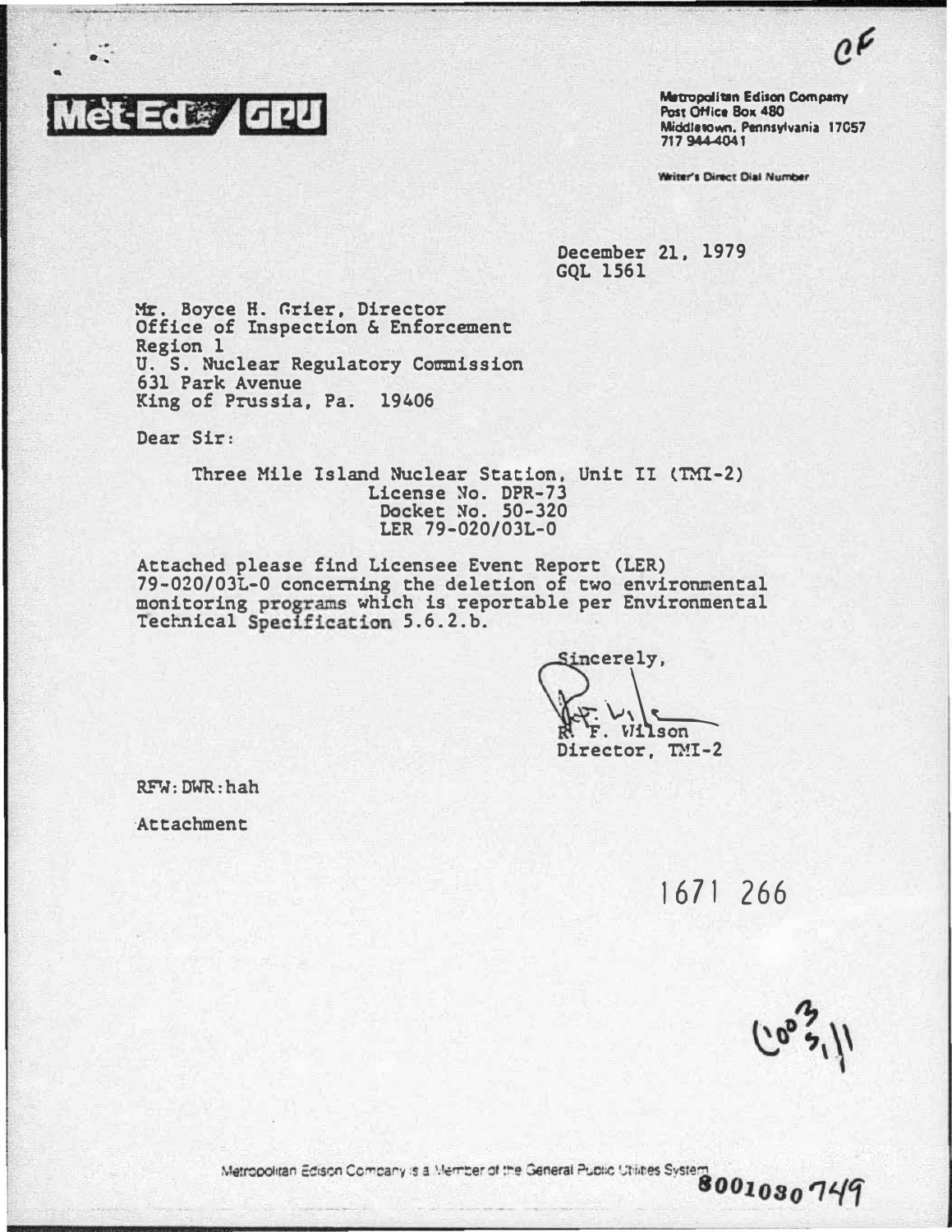NAC FORM 366

the state of the same state and the same state of the same state of the same state of the same state of the sa

U. S. NUCLEAR REGULATORY COMMISSION

| w.u              | LICENSEE EVENT REPORT                                                                                                                           |
|------------------|-------------------------------------------------------------------------------------------------------------------------------------------------|
|                  | IPLEASE PRINT OR TYPE ALL REQUIRED INFORMATIONI<br>CONTROL BLOCK:             0                                                                 |
|                  | 120000-00000000-00000                                                                                                                           |
| CON'T<br>011     | $X$ $\odot$ $\sim$ $950000013200$ $\odot$ $110011101$ $7190112121$                                                                              |
|                  | <b>DESCRIPTION AND PROBABLE CONSEQUENCES (10)</b><br>April 16, 1979, Met-Ed ordered Ichthyological Associates (IA)<br>On.                       |
| $\overline{1}$   | to drop its Fish Movement and Population Estimates monitoring studies.                                                                          |
| 011              | These programs were terminated without notifying the NRC as requested                                                                           |
|                  | by the Environmental Tech Specs Sections 5.5.4.D and 5.7.1. During                                                                              |
| 76               | this time period both units were shutdown. Discontinuing these                                                                                  |
|                  | studies did not result in any safety consequences and, therefore.                                                                               |
|                  | did not result in any adverse effects on the public health and safety.                                                                          |
| $99$             | COMPONENT CODE<br><b>COOS</b><br>$\Box$<br>$\mathbb{C}$<br>ZZZZ<br><b>NEVISION</b>                                                              |
|                  | LEAING   EVENT<br>чα.<br>$\Omega$                                                                                                               |
|                  | <u>COMPOR EN T</u><br><b>ATTACHMENT</b><br>$-0.085(22)$<br><b>PORM SUB.</b><br><b>SUPPLIER</b><br>0 <sub>0</sub><br><b>LYI</b><br>$\Box$<br>m @ |
| $T$ $\uparrow$ 0 | E DESCRIPTION AND CORPECTIVE ACTIONS (27)<br>  The monitoring studies were discontinued in order to conserve cash                               |
| <b>FR</b>        | flow.<br>This action was taken as a result of the accident on March                                                                             |
|                  | 28.<br>The staff responsible for the studies were not aware, at the                                                                             |
|                  | tine, that these programs were a requirement of the TMI-2 ETS. Met-                                                                             |
| $\frac{1}{2}$    | Ed has authorized IA to reimplement the deleted programs.<br>(Cer, E)                                                                           |
|                  | $\cdots$<br><b>METHOD OF</b><br>STATUS <sup>(30)</sup><br>DISCOVERY DESCRIPTION (32)<br>D(3) Notification from NRC<br>$010$ $(39)$ Na<br>60     |
|                  | <b>OBN?ENT</b><br>LOCATION OF RELEASE (36)<br>AMOUNT OF ACTIVITY (35)<br><b>MELEASED OF MELEASE</b><br>NA                                       |
|                  | 0 <sup>4</sup><br><b>EPOSURES</b><br>PERSCAINEL<br>$265$ airm $C_N(\mathfrak{B})$                                                               |
|                  | 10101012<br>$Z$ $G$<br>NA.<br>13<br>$\mathbf{1}$<br><b>SO</b>                                                                                   |
| $\frac{1}{2}$    | QANEL ・PLILの1ES<br>1671<br>267<br>DESCRIPTION(41<br><b>REBULI</b><br>01010<br>NA.                                                               |
|                  | m19<br>LOSS CF<br>OR DAMAGE TO FACILITY (43)<br><b>TVPE</b><br><b>JESCRIPTION</b><br>8001030<br>NA.                                             |
| $\mathbf{a}$     | ٠ø<br>PUBLICITY<br>NAC USL CAILY<br>UESCRIPTION (45)<br><b>ISSUED</b><br>$N$ $(44)$<br>NA<br>111!1111                                           |
|                  | 49<br>Dennis Renner<br>PHONE (717)<br>$948 - 8552$<br>VANE CF PREPARER                                                                          |